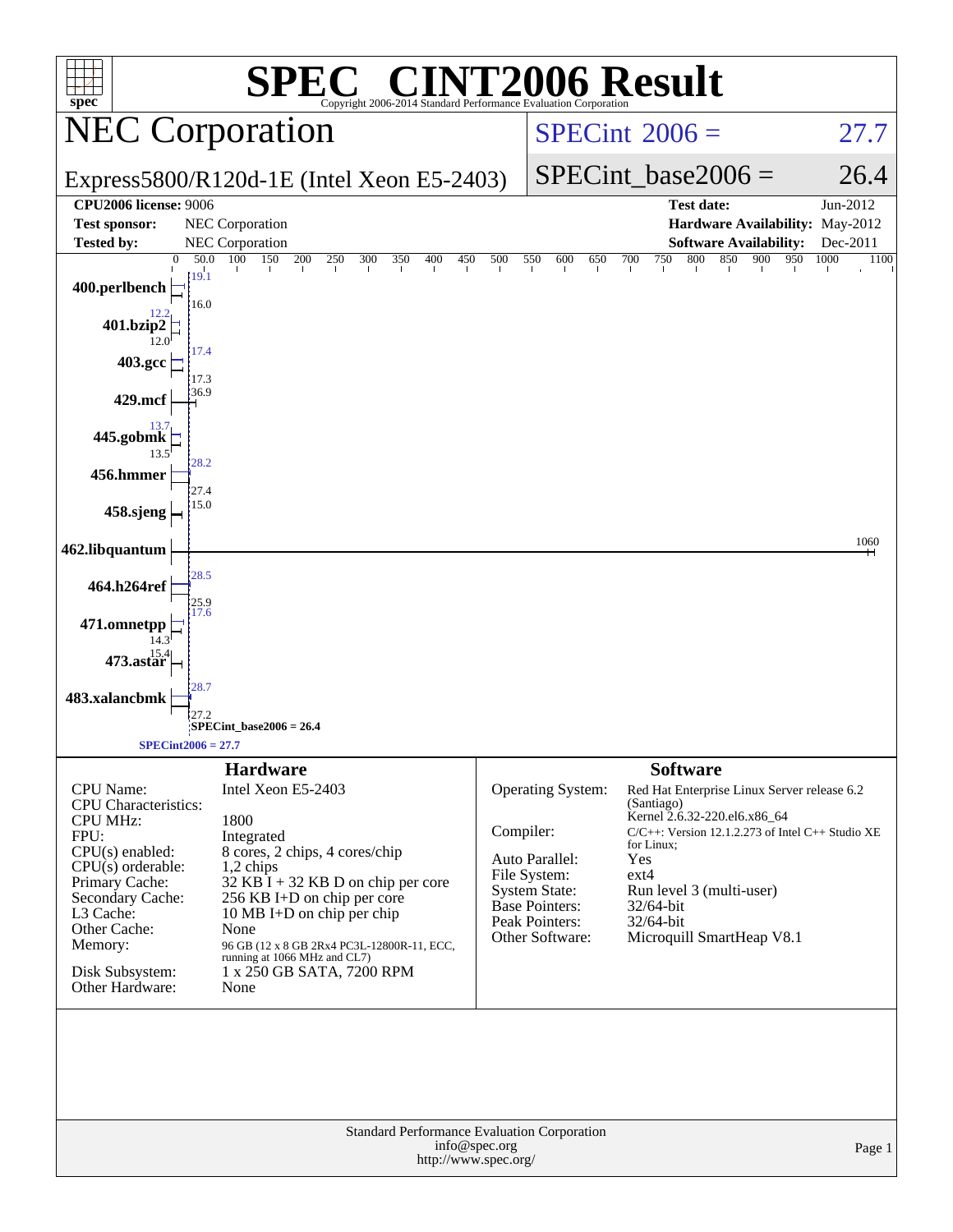

# **[SPEC CINT2006 Result](http://www.spec.org/auto/cpu2006/Docs/result-fields.html#SPECCINT2006Result)**

## NEC Corporation

## $SPECint2006 = 27.7$  $SPECint2006 = 27.7$

Express5800/R120d-1E (Intel Xeon E5-2403)

SPECint base2006 =  $26.4$ 

#### **[CPU2006 license:](http://www.spec.org/auto/cpu2006/Docs/result-fields.html#CPU2006license)** 9006 **[Test date:](http://www.spec.org/auto/cpu2006/Docs/result-fields.html#Testdate)** Jun-2012

**[Test sponsor:](http://www.spec.org/auto/cpu2006/Docs/result-fields.html#Testsponsor)** NEC Corporation **[Hardware Availability:](http://www.spec.org/auto/cpu2006/Docs/result-fields.html#HardwareAvailability)** May-2012 **[Tested by:](http://www.spec.org/auto/cpu2006/Docs/result-fields.html#Testedby)** NEC Corporation **[Software Availability:](http://www.spec.org/auto/cpu2006/Docs/result-fields.html#SoftwareAvailability)** Dec-2011

### **[Results Table](http://www.spec.org/auto/cpu2006/Docs/result-fields.html#ResultsTable)**

|                   | <b>Base</b>               |                |                |          |                |             | <b>Peak</b>    |              |                |              |                |              |
|-------------------|---------------------------|----------------|----------------|----------|----------------|-------------|----------------|--------------|----------------|--------------|----------------|--------------|
| <b>Benchmark</b>  | <b>Seconds</b>            | Ratio          | <b>Seconds</b> | Ratio    | <b>Seconds</b> | Ratio       | <b>Seconds</b> | <b>Ratio</b> | <b>Seconds</b> | <b>Ratio</b> | <b>Seconds</b> | <b>Ratio</b> |
| $ 400$ .perlbench | 613                       | 15.9           | 609            | 16.1     | 609            | 16.0        | 511            | 19.1         | 512            | 19.1         | 512            | 19.1         |
| 401.bzip2         | 804                       | 12.0           | 804            | 12.0     | 803            | 12.0        | 788            | 12.3         | 790            | 12.2         | <b>790</b>     | 12.2         |
| 403.gcc           | 465                       | 17.3           | 464            | 17.3     | 464            | 17.3        | 462            | <u>17.4</u>  | 462            | 17.4         | 462            | 17.4         |
| $429$ .mcf        | 247                       | 36.9           | 248            | 36.8     | 245            | 37.2        | 247            | 36.9         | 248            | 36.8         | 245            | 37.2         |
| $445$ .gobmk      | 779                       | 13.5           | 776            | 13.5     | 780            | 13.5        | 768            | 13.7         | 768            | 13.7         | 768            | 13.7         |
| $456.$ hmmer      | 340                       | 27.4           | 341            | 27.3     | 340            | 27.5        | 331            | 28.2         | 331            | 28.2         | 331            | 28.2         |
| $458$ .sjeng      | 806                       | 15.0           | 806            | 15.0     | 805            | 15.0        | 806            | 15.0         | 806            | <b>15.0</b>  | 805            | 15.0         |
| 462.libquantum    | 19.5                      | 1060           | 19.3           | 1070     | 19.5           | 1060        | 19.5           | 1060         | 19.3           | 1070         | 19.5           | 1060         |
| 464.h264ref       | 861                       | 25.7           | 854            | 25.9     | 854            | 25.9        | 776            | 28.5         | 776            | 28.5         | 781            | 28.3         |
| 471.omnetpp       | 438                       | 14.3           | 436            | 14.3     | 436            | <u>14.3</u> | 354            | 17.6         | 354            | 17.7         | 355            | 17.6         |
| $473$ . astar     | 457                       | 15.4           | 453            | 15.5     | 455            | <u>15.4</u> | 457            | 15.4         | 453            | 15.5         | 455            | 15.4         |
| 483.xalancbmk     | 253                       | 27.2           | 253            | 27.3     | 259            | 26.7        | 240            | 28.7         | 240            | 28.7         | 241            | 28.7         |
|                   | $\mathbf{D}$ $\mathbf{L}$ | $\overline{1}$ | A.             | 1.3.1.41 |                | D.11        |                |              |                |              |                |              |

Results appear in the [order in which they were run.](http://www.spec.org/auto/cpu2006/Docs/result-fields.html#RunOrder) Bold underlined text [indicates a median measurement.](http://www.spec.org/auto/cpu2006/Docs/result-fields.html#Median)

### **[Operating System Notes](http://www.spec.org/auto/cpu2006/Docs/result-fields.html#OperatingSystemNotes)**

Stack size set to unlimited using "ulimit -s unlimited"

### **[Platform Notes](http://www.spec.org/auto/cpu2006/Docs/result-fields.html#PlatformNotes)**

 BIOS Settings: Energy Performance: Performance

### **[General Notes](http://www.spec.org/auto/cpu2006/Docs/result-fields.html#GeneralNotes)**

Environment variables set by runspec before the start of the run: KMP\_AFFINITY = "granularity=fine,scatter" LD\_LIBRARY\_PATH = "/home/cpu2006/libs/32:/home/cpu2006/libs/64"  $OMP_NUM_THREADS = "8"$ 

 The Express5800/R120d-1E and the Express5800/R120d-2E models are electronically equivalent. The results have been measured on the Express5800/R120d-2E model.

 Added glibc-static-2.12-1.47.el6.x86\_64.rpm to enable static linking

 Transparent Huge Pages enabled with: echo always > /sys/kernel/mm/redhat\_transparent\_hugepage/enabled

> Standard Performance Evaluation Corporation [info@spec.org](mailto:info@spec.org) <http://www.spec.org/>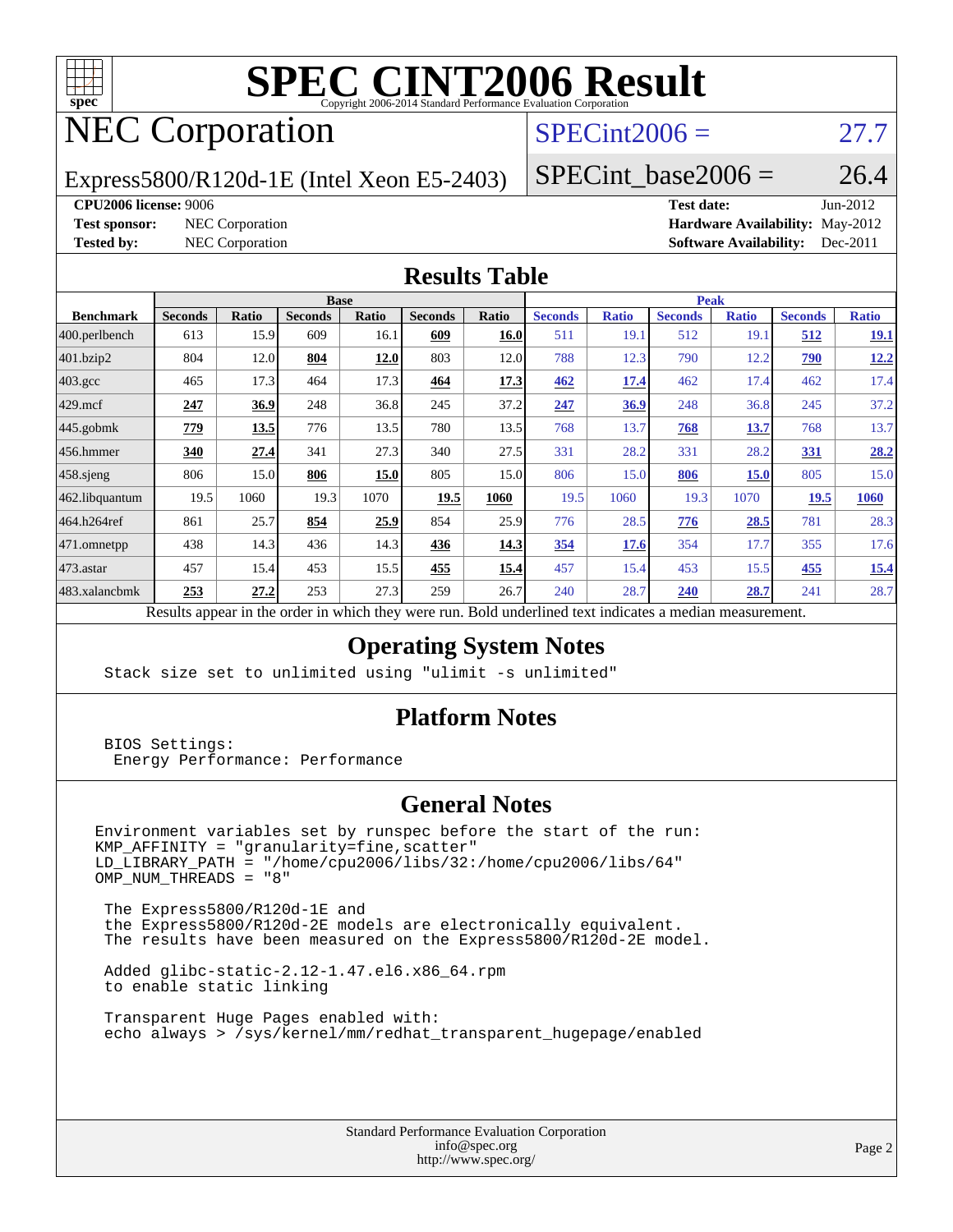

# **[SPEC CINT2006 Result](http://www.spec.org/auto/cpu2006/Docs/result-fields.html#SPECCINT2006Result)**

## NEC Corporation

 $SPECint2006 = 27.7$  $SPECint2006 = 27.7$ 

Express5800/R120d-1E (Intel Xeon E5-2403)

#### **[CPU2006 license:](http://www.spec.org/auto/cpu2006/Docs/result-fields.html#CPU2006license)** 9006 **[Test date:](http://www.spec.org/auto/cpu2006/Docs/result-fields.html#Testdate)** Jun-2012

**[Test sponsor:](http://www.spec.org/auto/cpu2006/Docs/result-fields.html#Testsponsor)** NEC Corporation **[Hardware Availability:](http://www.spec.org/auto/cpu2006/Docs/result-fields.html#HardwareAvailability)** May-2012

SPECint base2006 =  $26.4$ 

**[Tested by:](http://www.spec.org/auto/cpu2006/Docs/result-fields.html#Testedby)** NEC Corporation **[Software Availability:](http://www.spec.org/auto/cpu2006/Docs/result-fields.html#SoftwareAvailability)** Dec-2011

## **[Base Compiler Invocation](http://www.spec.org/auto/cpu2006/Docs/result-fields.html#BaseCompilerInvocation)**

[C benchmarks](http://www.spec.org/auto/cpu2006/Docs/result-fields.html#Cbenchmarks):  $\text{icc}$   $-\text{m64}$ 

[C++ benchmarks:](http://www.spec.org/auto/cpu2006/Docs/result-fields.html#CXXbenchmarks) [icpc -m64](http://www.spec.org/cpu2006/results/res2012q3/cpu2006-20120617-22911.flags.html#user_CXXbase_intel_icpc_64bit_fc66a5337ce925472a5c54ad6a0de310)

### **[Base Portability Flags](http://www.spec.org/auto/cpu2006/Docs/result-fields.html#BasePortabilityFlags)**

 400.perlbench: [-DSPEC\\_CPU\\_LP64](http://www.spec.org/cpu2006/results/res2012q3/cpu2006-20120617-22911.flags.html#b400.perlbench_basePORTABILITY_DSPEC_CPU_LP64) [-DSPEC\\_CPU\\_LINUX\\_X64](http://www.spec.org/cpu2006/results/res2012q3/cpu2006-20120617-22911.flags.html#b400.perlbench_baseCPORTABILITY_DSPEC_CPU_LINUX_X64) 401.bzip2: [-DSPEC\\_CPU\\_LP64](http://www.spec.org/cpu2006/results/res2012q3/cpu2006-20120617-22911.flags.html#suite_basePORTABILITY401_bzip2_DSPEC_CPU_LP64) 403.gcc: [-DSPEC\\_CPU\\_LP64](http://www.spec.org/cpu2006/results/res2012q3/cpu2006-20120617-22911.flags.html#suite_basePORTABILITY403_gcc_DSPEC_CPU_LP64) 429.mcf: [-DSPEC\\_CPU\\_LP64](http://www.spec.org/cpu2006/results/res2012q3/cpu2006-20120617-22911.flags.html#suite_basePORTABILITY429_mcf_DSPEC_CPU_LP64) 445.gobmk: [-DSPEC\\_CPU\\_LP64](http://www.spec.org/cpu2006/results/res2012q3/cpu2006-20120617-22911.flags.html#suite_basePORTABILITY445_gobmk_DSPEC_CPU_LP64) 456.hmmer: [-DSPEC\\_CPU\\_LP64](http://www.spec.org/cpu2006/results/res2012q3/cpu2006-20120617-22911.flags.html#suite_basePORTABILITY456_hmmer_DSPEC_CPU_LP64) 458.sjeng: [-DSPEC\\_CPU\\_LP64](http://www.spec.org/cpu2006/results/res2012q3/cpu2006-20120617-22911.flags.html#suite_basePORTABILITY458_sjeng_DSPEC_CPU_LP64) 462.libquantum: [-DSPEC\\_CPU\\_LP64](http://www.spec.org/cpu2006/results/res2012q3/cpu2006-20120617-22911.flags.html#suite_basePORTABILITY462_libquantum_DSPEC_CPU_LP64) [-DSPEC\\_CPU\\_LINUX](http://www.spec.org/cpu2006/results/res2012q3/cpu2006-20120617-22911.flags.html#b462.libquantum_baseCPORTABILITY_DSPEC_CPU_LINUX) 464.h264ref: [-DSPEC\\_CPU\\_LP64](http://www.spec.org/cpu2006/results/res2012q3/cpu2006-20120617-22911.flags.html#suite_basePORTABILITY464_h264ref_DSPEC_CPU_LP64) 471.omnetpp: [-DSPEC\\_CPU\\_LP64](http://www.spec.org/cpu2006/results/res2012q3/cpu2006-20120617-22911.flags.html#suite_basePORTABILITY471_omnetpp_DSPEC_CPU_LP64) 473.astar: [-DSPEC\\_CPU\\_LP64](http://www.spec.org/cpu2006/results/res2012q3/cpu2006-20120617-22911.flags.html#suite_basePORTABILITY473_astar_DSPEC_CPU_LP64) 483.xalancbmk: [-DSPEC\\_CPU\\_LP64](http://www.spec.org/cpu2006/results/res2012q3/cpu2006-20120617-22911.flags.html#suite_basePORTABILITY483_xalancbmk_DSPEC_CPU_LP64) [-DSPEC\\_CPU\\_LINUX](http://www.spec.org/cpu2006/results/res2012q3/cpu2006-20120617-22911.flags.html#b483.xalancbmk_baseCXXPORTABILITY_DSPEC_CPU_LINUX)

## **[Base Optimization Flags](http://www.spec.org/auto/cpu2006/Docs/result-fields.html#BaseOptimizationFlags)**

[C benchmarks](http://www.spec.org/auto/cpu2006/Docs/result-fields.html#Cbenchmarks):

[-xSSE4.2](http://www.spec.org/cpu2006/results/res2012q3/cpu2006-20120617-22911.flags.html#user_CCbase_f-xSSE42_f91528193cf0b216347adb8b939d4107) [-ipo](http://www.spec.org/cpu2006/results/res2012q3/cpu2006-20120617-22911.flags.html#user_CCbase_f-ipo) [-O3](http://www.spec.org/cpu2006/results/res2012q3/cpu2006-20120617-22911.flags.html#user_CCbase_f-O3) [-no-prec-div](http://www.spec.org/cpu2006/results/res2012q3/cpu2006-20120617-22911.flags.html#user_CCbase_f-no-prec-div) [-parallel](http://www.spec.org/cpu2006/results/res2012q3/cpu2006-20120617-22911.flags.html#user_CCbase_f-parallel) [-opt-prefetch](http://www.spec.org/cpu2006/results/res2012q3/cpu2006-20120617-22911.flags.html#user_CCbase_f-opt-prefetch) [-auto-p32](http://www.spec.org/cpu2006/results/res2012q3/cpu2006-20120617-22911.flags.html#user_CCbase_f-auto-p32)

[C++ benchmarks:](http://www.spec.org/auto/cpu2006/Docs/result-fields.html#CXXbenchmarks)

[-xSSE4.2](http://www.spec.org/cpu2006/results/res2012q3/cpu2006-20120617-22911.flags.html#user_CXXbase_f-xSSE42_f91528193cf0b216347adb8b939d4107) [-ipo](http://www.spec.org/cpu2006/results/res2012q3/cpu2006-20120617-22911.flags.html#user_CXXbase_f-ipo) [-O3](http://www.spec.org/cpu2006/results/res2012q3/cpu2006-20120617-22911.flags.html#user_CXXbase_f-O3) [-no-prec-div](http://www.spec.org/cpu2006/results/res2012q3/cpu2006-20120617-22911.flags.html#user_CXXbase_f-no-prec-div) [-opt-prefetch](http://www.spec.org/cpu2006/results/res2012q3/cpu2006-20120617-22911.flags.html#user_CXXbase_f-opt-prefetch) [-auto-p32](http://www.spec.org/cpu2006/results/res2012q3/cpu2006-20120617-22911.flags.html#user_CXXbase_f-auto-p32) [-Wl,-z,muldefs](http://www.spec.org/cpu2006/results/res2012q3/cpu2006-20120617-22911.flags.html#user_CXXbase_link_force_multiple1_74079c344b956b9658436fd1b6dd3a8a) [-L/opt/SmartHeap\\_8.1/lib64 -lsmartheap64](http://www.spec.org/cpu2006/results/res2012q3/cpu2006-20120617-22911.flags.html#user_CXXbase_SmartHeap64_7ff9c3d8ca51c2767359d6aa2f519d77)

## **[Base Other Flags](http://www.spec.org/auto/cpu2006/Docs/result-fields.html#BaseOtherFlags)**

[C benchmarks](http://www.spec.org/auto/cpu2006/Docs/result-fields.html#Cbenchmarks):

403.gcc: [-Dalloca=\\_alloca](http://www.spec.org/cpu2006/results/res2012q3/cpu2006-20120617-22911.flags.html#b403.gcc_baseEXTRA_CFLAGS_Dalloca_be3056838c12de2578596ca5467af7f3)

## **[Peak Compiler Invocation](http://www.spec.org/auto/cpu2006/Docs/result-fields.html#PeakCompilerInvocation)**

[C benchmarks \(except as noted below\)](http://www.spec.org/auto/cpu2006/Docs/result-fields.html#Cbenchmarksexceptasnotedbelow):  $\text{icc}$  -m64

Continued on next page

Standard Performance Evaluation Corporation [info@spec.org](mailto:info@spec.org) <http://www.spec.org/>

Page 3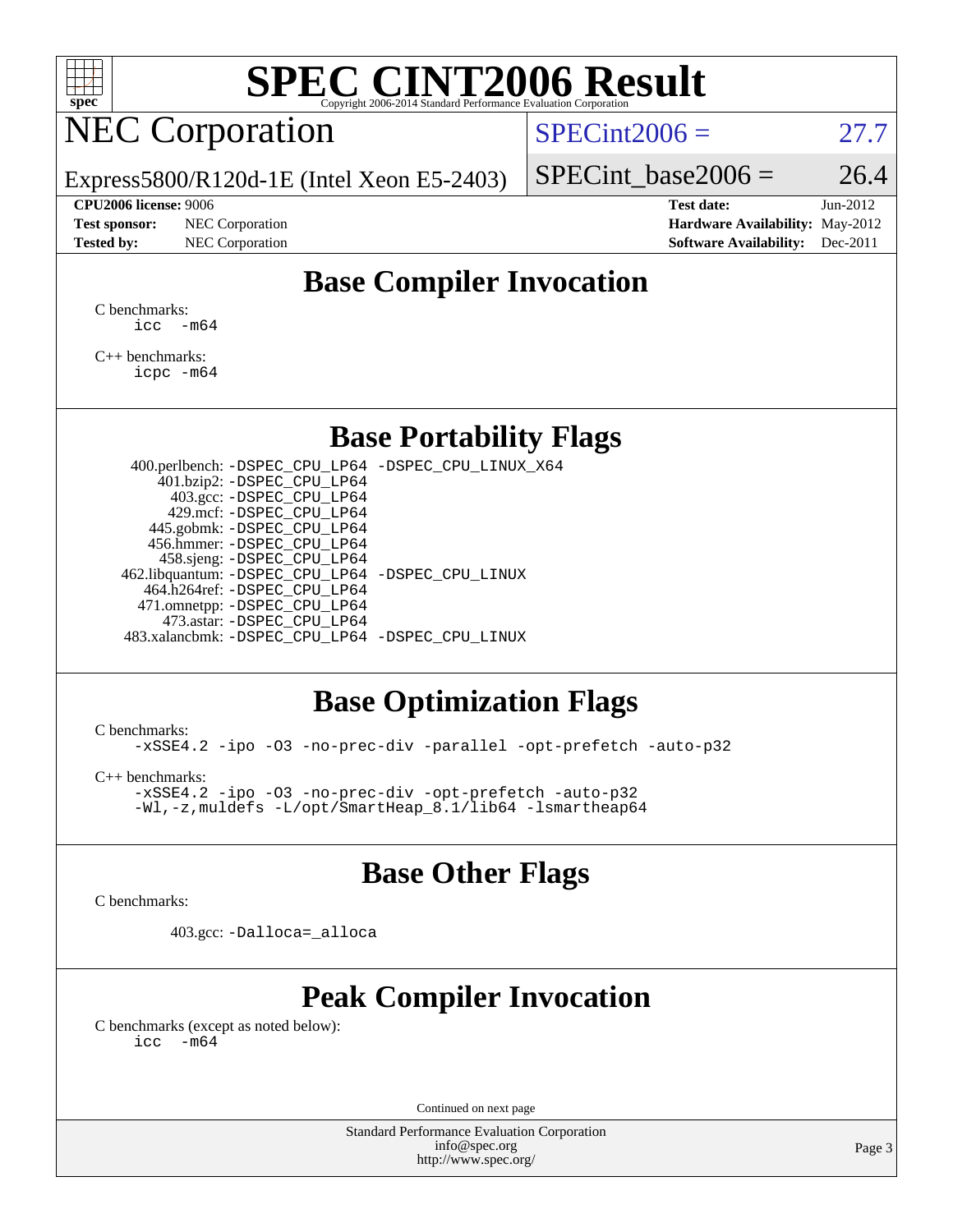

# **[SPEC CINT2006 Result](http://www.spec.org/auto/cpu2006/Docs/result-fields.html#SPECCINT2006Result)**

NEC Corporation

 $SPECint2006 = 27.7$  $SPECint2006 = 27.7$ 

Express5800/R120d-1E (Intel Xeon E5-2403)

SPECint base2006 =  $26.4$ 

**[Tested by:](http://www.spec.org/auto/cpu2006/Docs/result-fields.html#Testedby)** NEC Corporation **[Software Availability:](http://www.spec.org/auto/cpu2006/Docs/result-fields.html#SoftwareAvailability)** Dec-2011

**[CPU2006 license:](http://www.spec.org/auto/cpu2006/Docs/result-fields.html#CPU2006license)** 9006 **[Test date:](http://www.spec.org/auto/cpu2006/Docs/result-fields.html#Testdate)** Jun-2012 **[Test sponsor:](http://www.spec.org/auto/cpu2006/Docs/result-fields.html#Testsponsor)** NEC Corporation **[Hardware Availability:](http://www.spec.org/auto/cpu2006/Docs/result-fields.html#HardwareAvailability)** May-2012

## **[Peak Compiler Invocation \(Continued\)](http://www.spec.org/auto/cpu2006/Docs/result-fields.html#PeakCompilerInvocation)**

400.perlbench: [icc -m32](http://www.spec.org/cpu2006/results/res2012q3/cpu2006-20120617-22911.flags.html#user_peakCCLD400_perlbench_intel_icc_a6a621f8d50482236b970c6ac5f55f93)

445.gobmk: [icc -m32](http://www.spec.org/cpu2006/results/res2012q3/cpu2006-20120617-22911.flags.html#user_peakCCLD445_gobmk_intel_icc_a6a621f8d50482236b970c6ac5f55f93)

464.h264ref: [icc -m32](http://www.spec.org/cpu2006/results/res2012q3/cpu2006-20120617-22911.flags.html#user_peakCCLD464_h264ref_intel_icc_a6a621f8d50482236b970c6ac5f55f93)

[C++ benchmarks \(except as noted below\):](http://www.spec.org/auto/cpu2006/Docs/result-fields.html#CXXbenchmarksexceptasnotedbelow) [icpc -m32](http://www.spec.org/cpu2006/results/res2012q3/cpu2006-20120617-22911.flags.html#user_CXXpeak_intel_icpc_4e5a5ef1a53fd332b3c49e69c3330699)

473.astar: [icpc -m64](http://www.spec.org/cpu2006/results/res2012q3/cpu2006-20120617-22911.flags.html#user_peakCXXLD473_astar_intel_icpc_64bit_fc66a5337ce925472a5c54ad6a0de310)

## **[Peak Portability Flags](http://www.spec.org/auto/cpu2006/Docs/result-fields.html#PeakPortabilityFlags)**

```
 400.perlbench: -DSPEC_CPU_LINUX_IA32
    401.bzip2: -DSPEC_CPU_LP64
      403.gcc: -DSPEC_CPU_LP64
     429.mcf: -DSPEC_CPU_LP64
   456.hmmer: -DSPEC_CPU_LP64
    458.sjeng: -DSPEC_CPU_LP64
462.libquantum: -DSPEC_CPU_LP64 -DSPEC_CPU_LINUX
     473.astar: -DSPEC_CPU_LP64
483.xalancbmk: -DSPEC_CPU_LINUX
```
## **[Peak Optimization Flags](http://www.spec.org/auto/cpu2006/Docs/result-fields.html#PeakOptimizationFlags)**

[C benchmarks](http://www.spec.org/auto/cpu2006/Docs/result-fields.html#Cbenchmarks):

```
 400.perlbench: -xSSE4.2(pass 2) -prof-gen(pass 1) -ipo(pass 2)
           -O3(pass 2) -no-prec-div(pass 2) -prof-use(pass 2)
          -opt-prefetch -ansi-alias
   401.bzip2: -xSSE4.2(pass 2) -prof-gen(pass 1) -ipo(pass 2)
           -O3(pass 2) -no-prec-div -prof-use(pass 2) -auto-ilp32
           -opt-prefetch -ansi-alias
    403.gcc: -xSSE4.2 -ipo -O3 -no-prec-div -inline-calloc
           -opt-malloc-options=3 -auto-ilp32
   429.mcf: basepeak = yes
  445.gobmk: -xSSE4.2(pass 2) -prof-gen(pass 1) -prof-use(pass 2)
           -ansi-alias
  456.hmmer: -xSSE4.2 -ipo -O3 -no-prec-div -unroll2 -auto-ilp32
           -ansi-alias
```
Continued on next page

Standard Performance Evaluation Corporation [info@spec.org](mailto:info@spec.org) <http://www.spec.org/>